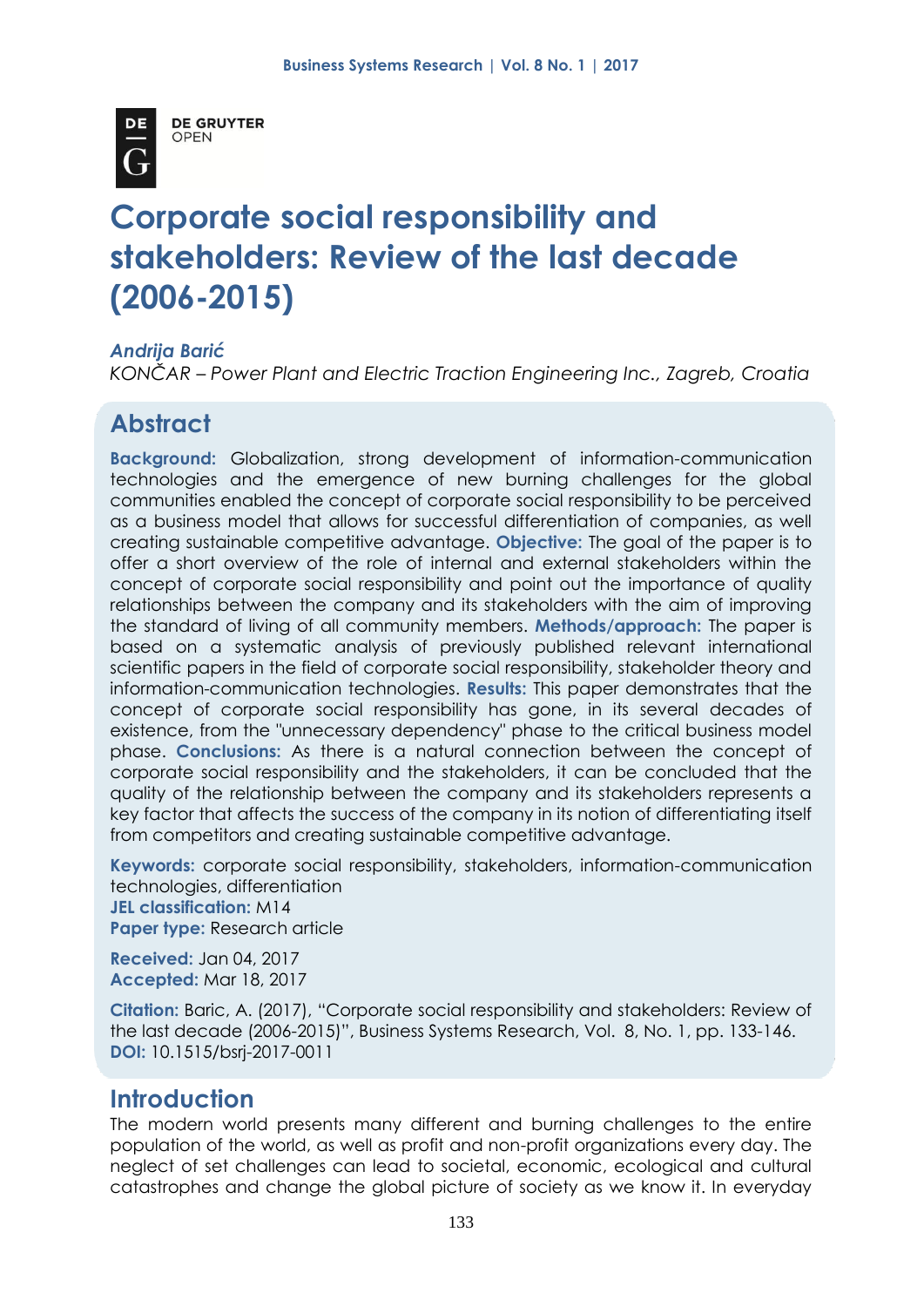life of undeveloped, but also developed economies, demands of community members, non-governmental organizations and government and regulative bodies for individual and organizational corporate social responsibility in the context of finding solutions to present challenges, but also to the heavy inequality of distribution of goods which developed as a consequence of the exclusive effects of market forces, are increasingly present (Bird et al., 2007). The increase of stakeholder concern for societal and environmental challenges has caused the emergence of the concept of corporate social responsibility in the 1950s as well as its strong development within scientific and business circles from 1960 onwards. As strong development continues even to this day, the complexity of the concept itself increases with equal dynamic (Brammer et al., 2012). Carroll and Shabana (2010) point out that the concept of corporate social responsibility represents an encompassing framework of different concepts that study the relationship of companies and the community in which the company operates, regardless of whether the community is local, national or global. Because the concept is highly complex, there is no unanimously accepted definition of the concept of corporate social responsibility to this day, so it is interpreted differently within the global economic network, and often by different groups of stakeholders (Dahlsrud, 2010). Even though the concept is highly complex, it also undoubtedly possesses a clear strategic determinant and represents an inseparable part of the business model of modern global corporations throughout the world today (Nielsen, Thomson, 2009).

By adequate governance of the concept of corporate social responsibility, the management can achieve better financial results and at the same time improve the community in which it operates by increasing the standard of living of the company's internal and external stakeholders (Du et al., 2011). In the late 1970s, Carroll (1979), one of the pioneers and leading global theorists of corporate social responsibility, presented the concept of corporate social responsibility that is based on: (i) economic responsibility; (ii) legal responsibility; (iii) ethical responsibility and (iiii) philanthropic responsibility. By implementing the concept of corporate social responsibility, management can ensure that business operations adhere to legal regulations and economic standards, all with the goal of building higher quality relationships with stakeholders (Piacentini et al., 2000). As it is in the nature of the concept of corporate social responsibility to conduct business within legal regulations, it can be concluded that conducting and communicating the concept of corporate social responsibility is mostly of voluntary character (Wettstein, 2009). All presented definitions of corporate social responsibility are based on the idea that emphasizes the fact that management of the company should take into account all internal and external stakeholder expectations while developing the corporate social responsibility strategy and the strategy of the company (Saeidi et al., 2015).

In the context of the connection between the concept of corporate social responsibility and the company stakeholders, it can be concluded that the concept of corporate social responsibility developed from stakeholder theory (Pirsch et al., 2007). Even though Freeman developed the foundations of the theory, Ansoff was the first to use the term stakeholder theory in 1965 (Roberts, 1992). Stakeholder theory rests on the idea that sustainability and success of a business depend on the success of the organization's management in achieving economic and societal goals through fulfilling the needs of key groups of internal and external company stakeholders (Pirsch et al., 2007). As per the stakeholder theory, Freeman (1984) described the company stakeholders as groups or individuals who are under the influence of business activities or who can influence the business operations of a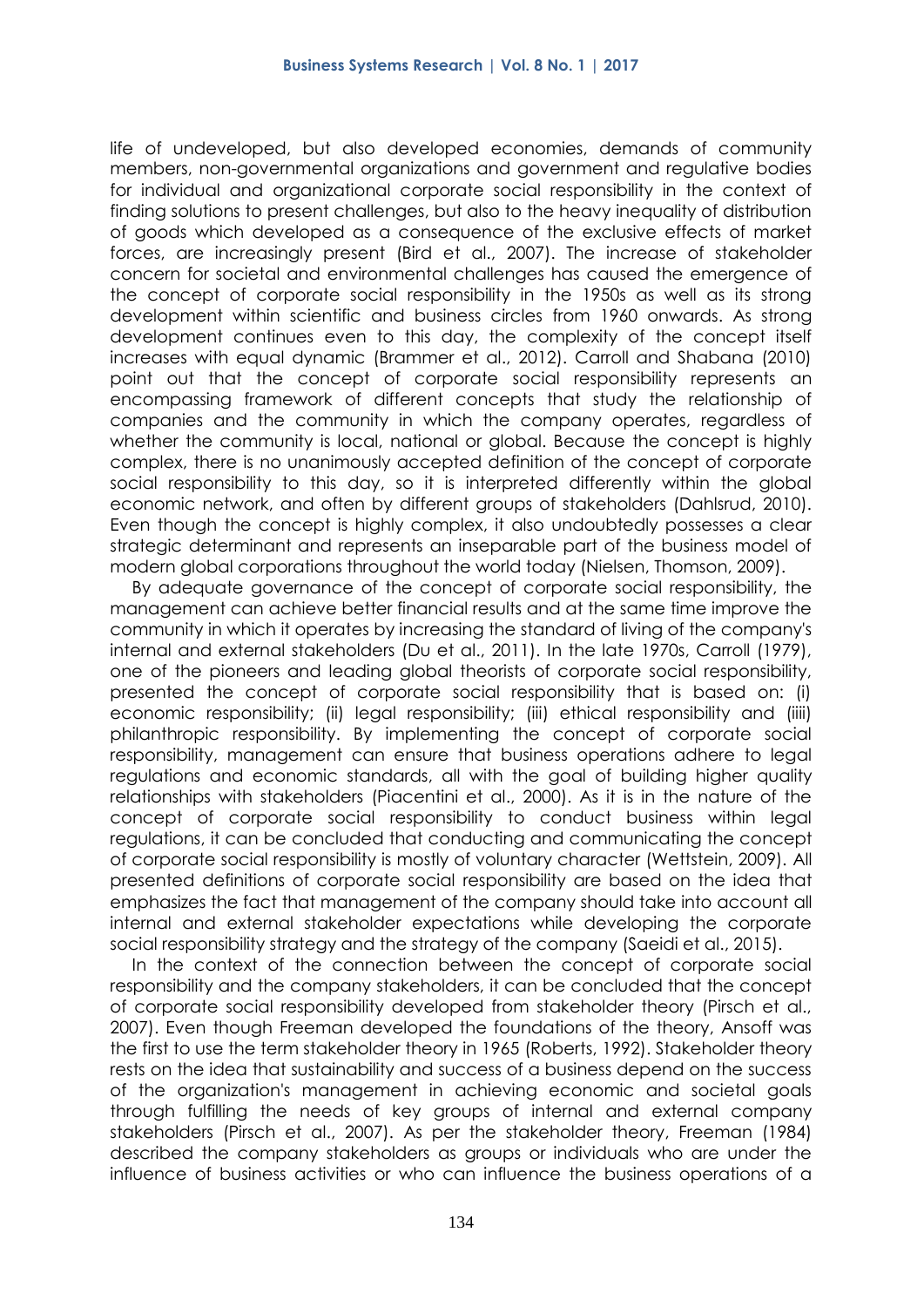company and fulfilment strategic goals. He pointed out that the shareholders, employees, consumers, suppliers, financial institutions, non-government groups and government institutions were the most important stakeholders of an organization (Freeman, 1984). Ullmann (1985) highlights three key factors that affect the relationship between a company and a certain group of stakeholders: (i) the power of the stakeholders, (ii) strategic orientation of management towards the concept of corporate social responsibility and (iii) former and present financial results of the company. The importance of certain groups of internal and external stakeholders for the business operations of the company changes frequently and depends on the phases of the business operations, as well as characteristics of the market and the community (Jawahar, McLaughlin, 2001).

The concept of corporate social responsibility, in times when social values change rapidly, can present the means of bringing together organizational values and values of the stakeholders. The prerequisite for the success of such a process of convergence is including the interest of the stakeholders in the socially responsible strategy that presents a key segment of the business strategy of an ever-greater number of companies (Saeed, Arshad, 2012). Within the concept of corporate social responsibility, stakeholders are portrayed as groups of persons towards whom the company's business and socially responsible activities are oriented. Today, it is almost impossible to discuss the concept of corporate social responsibility without taking note of the stakeholders of the company (Sun et al., 2010). A quality and strong relationship with stakeholders increases competitiveness because it directly improves the reputation of the company through perception of the stakeholders. Key stakeholders determine the conditions in which the company does business by creating opportunities and threats for survival and growth. For this reason, while developing strategy the management must encompass the needs, interests and motives of key stakeholders as per the concept of corporate social responsibility (Rosinka-Bukowska, Penc-Pietrzak, 2015). The quality of the corporate social responsibility strategy, and as a consequence the generation of financial and nonfinancial benefits from conducting and communicating socially responsible activities, depends directly on the success of filtering ideas and guidelines geared towards the company by the key groups of stakeholders in the communication process (Frostenson et al. 2011). Based on the aforementioned, it is concluded that there is a link between the idea of socially responsible business operations and the stakeholders of every company (Godfrey et al., 2009).

### **Literature review**

#### *Corporate social responsibility*

Today, more so than ever before, companies implement socially responsible activities in order to ensure the survival of the global society as we know it today, all the while ensuring the sustainability and prosperity of their own business operations (Skarmeas, Leonidou, 2013). Even though the concept of corporate social responsibility originated in the developed Western democracies, today the concept itself is considered a global movement that encompasses and unifies different aspects of society, from legislative and non-governmental to the cultural and business aspects (Sriramesh et al., 2007). The rapid spread of the concept of corporate social responsibility from Western countries to countries in transition and other countries throughout the world stimulated the creation of a new dimension of corporate social responsibility, the increase in complexity, as well as further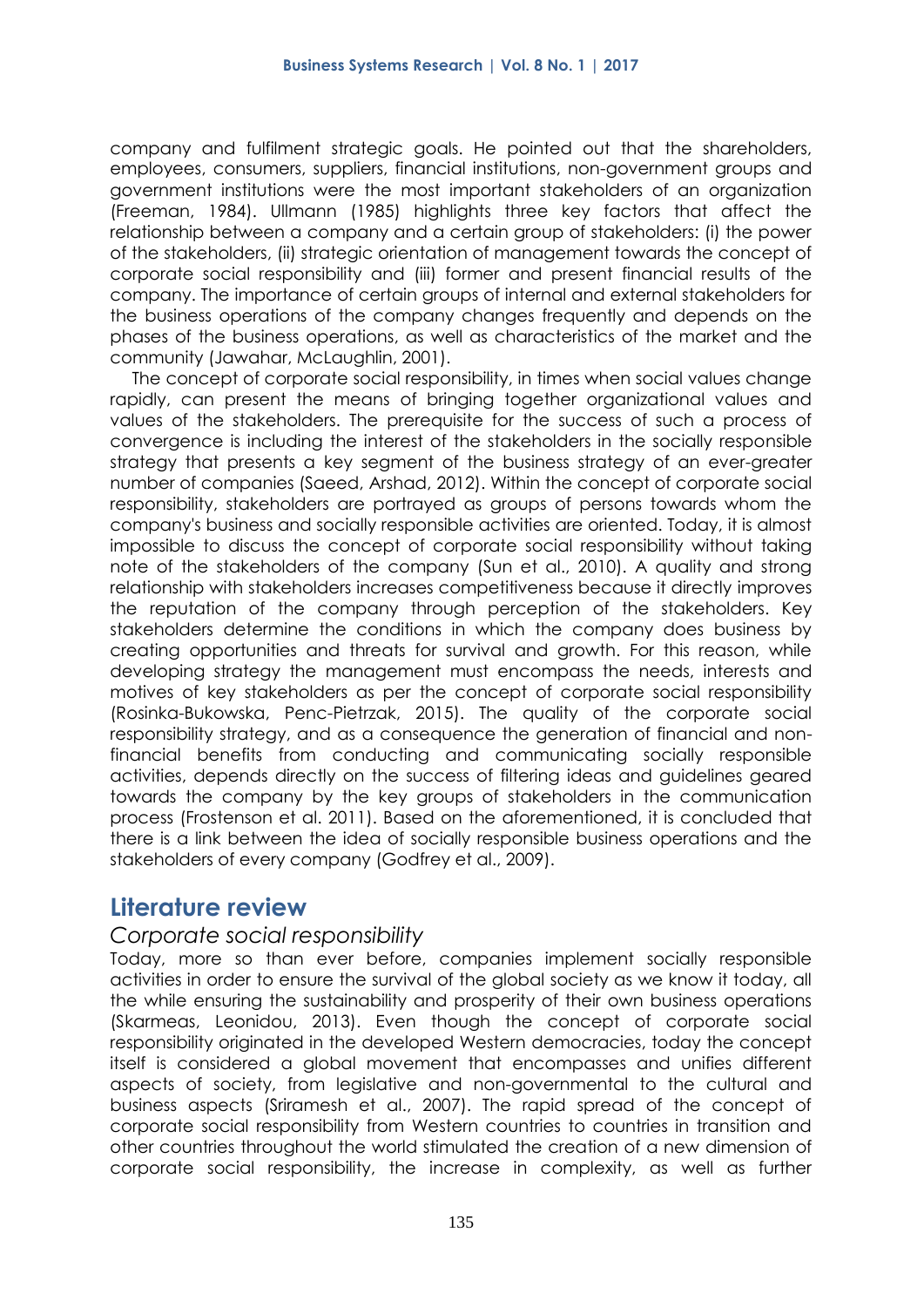popularization of the concept itself (Brammer et al, 2012). It can be concluded that the concept of corporate social responsibility in the past seventy years encompassed the key problems of the global community and created perhaps the most important link between society and the business world. Besides spreading the concept on a global level and the emergence of new dimensions of corporate social responsibility, new burning problems and challenges of the global communities are additional reasons for the increasing complexity of the concept of corporate social responsibility (Moura-Leite, Padgett, 2011). In accordance with the continual increasing of complexity and ever-increasing pressure by various groups of internal and external stakeholders, achieving and sustaining responsibility towards the community is becoming an increasingly difficult process for the company's management (Carroll, Shabana, 2010).

Positioning of the company on the market, as a socially responsible organization, demands detailed knowledge of the concept of corporate social responsibility and adequate models of digital communication by the management, but also by the rest of the internal stakeholders, who are a key, reliable and transparent communication channel towards external stakeholders (Polonsky, Jevons, 2006). The success and efficacy of conducting socially responsible activities also depend on adapting the strategy of corporate communication to the rapid development of information-communication technologies as well as to the development of social networks and the Internet (Dutot et al., 2016). Digital transformation in communicating social responsibility started in the middle of the 1990s (Isenmann, 2006), and enabled the stakeholders with computer skills to easily find timely and prompt information about corporate social responsibility, but also the overall business operations of the company (Cho et al., 2009).

Apart from the simpler discovery of information related to the company's corporate social responsibility, strong development of information-communication technologies and the emergence of social networks allowed for a continuing and two-way exchange of information between individual and profit and non-profit organizations throughout the world (Bicen, Cavus, 2011). As the nature of the Internet is unpredictable and allows for a speedy transfer of information within the global community, the consequences of such two-way communication are impossible to predict or control, therefore management and internal stakeholders must be very careful in expressing personal attitudes on websites and social networks. It can be concluded that digital transformation, and consequently the emergence of websites and social networks, significantly changed the power structure in communicating corporate social responsibility between profit and nonprofit organizations and their stakeholders (Fieseler et al, 2010). Successful communication of socially responsible activities towards stakeholders enables the creation of a more positive reputation of the company. Companies with a more positive reputation achieve better results than their competition that offers products and services of similar quality and price. Positive reputation, which presents valuable immaterial assets of a company, is almost impossible to completely copy from competitors, because it is a result of a whole array of different activities, the key activities being socially responsible activities (Boyd et al., 2010).

In order for companies on domestic or global markets to successfully establish a positive reputation, it is necessary to ensure that the entire supply chain of the company operates in accordance with social and environmental standards so the stakeholders, by communicating with the company, could successfully differentiate the company from its competition (Boehe, Barin Cruz, 2010). The result of the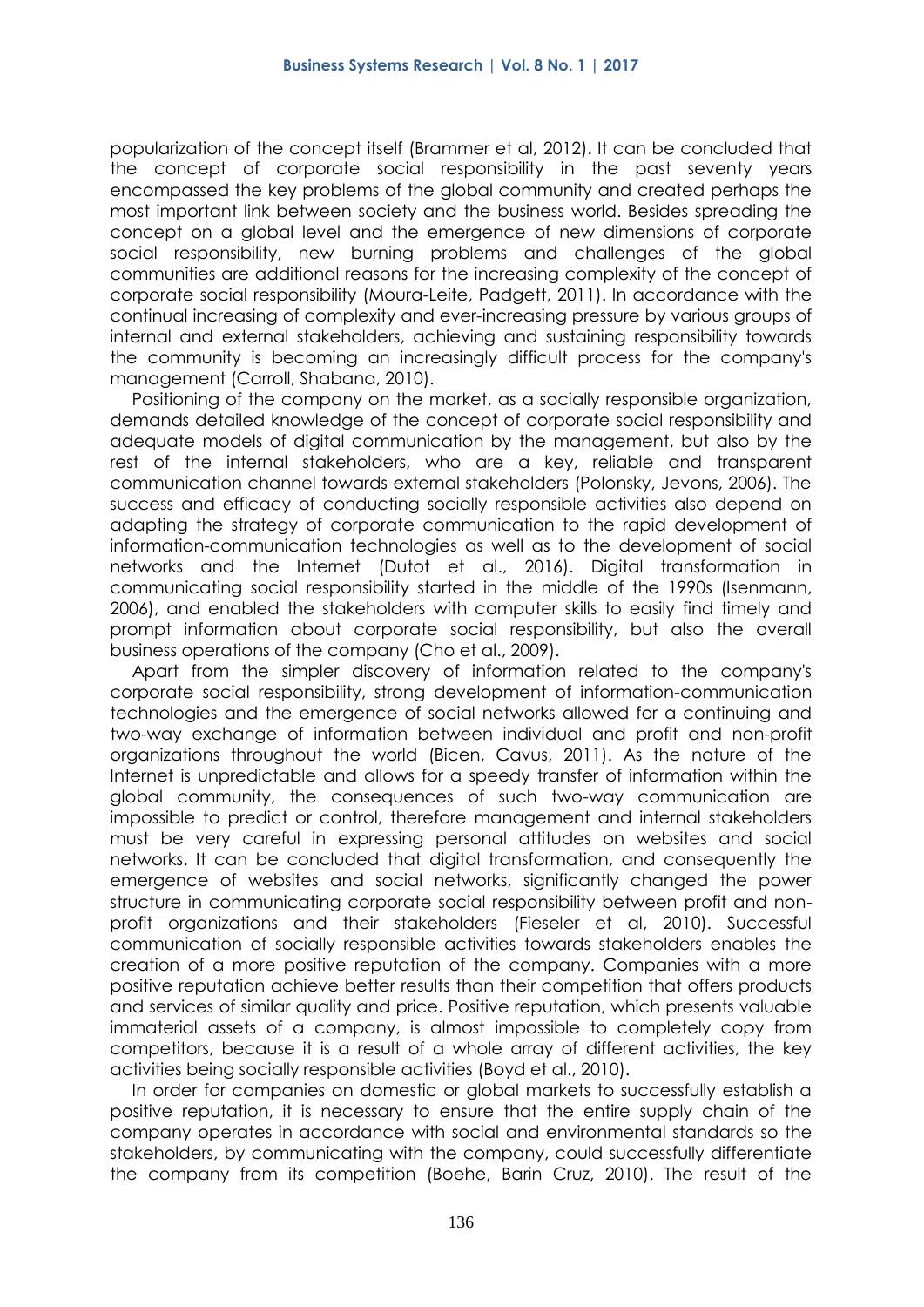differentiation of companies based on corporate social responsibility is created by building positive perception, trust and awareness in stakeholders and that process of differentiation can take several years (Barin Cruz, Boehe, 2008). For that reason, it is very difficult for competitor companies in the industry to effectively imitate the process of differentiation of a successful socially responsible company (Johansen, Ellerup Nielsen, 2012). Differentiation based on corporate social responsibility is also appropriate for smaller companies, because it does not require investing of significant financial and non-financial resources (Boulouta, Pitelis, 2014). The benefits of differentiation, based on socially responsible activities, are created directly because of the readiness of consumers to pay more for products and services that are placed on the market by socially responsible companies (Bhattacharya et al., 2008). Regardless of whether the differentiation of a company based on corporate social responsibility is achieved on organizational or lower production and service levels, the company will be able to obtain a competitive advantage and ensure stability and growth of its business operations by being a market leader (Boehe, Barin Cruz, Ogasavara, 2010).

Lee (2008) assumes that the development of the concept of corporate social responsibility, from its emergence in the 1950s until today, created two main changes within the concept itself: (i) the impact of corporate social responsibility is less often analysed on a macroeconomic level, while the analyses of the impact of socially responsible activities on the company's processes and its business operations are increasing in frequency and (ii) the concept of corporate social responsibility shifted from a distinctly ethical and philanthropic to a more business and resultsoriented approach.

Even though there are discrepancies in defining desirable levels of corporate social responsibility in business operations between the industries on the global market, corporate social responsibility is considered an imperative on the developed global market today, regardless of whether business operations of powerful corporations or small family businesses are observed. Both century-old corporations and small companies in the making are currently doing their best to satisfy the wants and needs of all key groups of stakeholders, not just shareholders, in order to maximize the triple bottom line of sustainable business (Carvalho et al., 2010).

#### *Stakeholders and their role in business*

As the interest of consumers, government bodies, non-government organizations and other groups of stakeholders for potential company contributions to the development of the community has been increasing for decades, so is the concept of corporate social responsibility gaining significance within managerial circles throughout the global economic network by the day (Skarmeas, Leonidou, 2013). Aside from the increase in the popularity of the concept in managerial circles, more and more reputable scientific institutions are including classes in their programs, which observe and research the issues of corporate social responsibility in business. Educating young people of different cultures in scientific institutions throughout the world gives additional momentum in increasing the need for socially responsible behavior of companies as well as continual care for the interests of all groups of stakeholders, not just owners (Smith, 2007). Actively tracking the interests of stakeholders and satisfying the needs of key internal and external stakeholders enables greater sustainability of business operations, greater competitive advantage and an increase in loyalty of employees and consumers (Pirsch et al., 2007).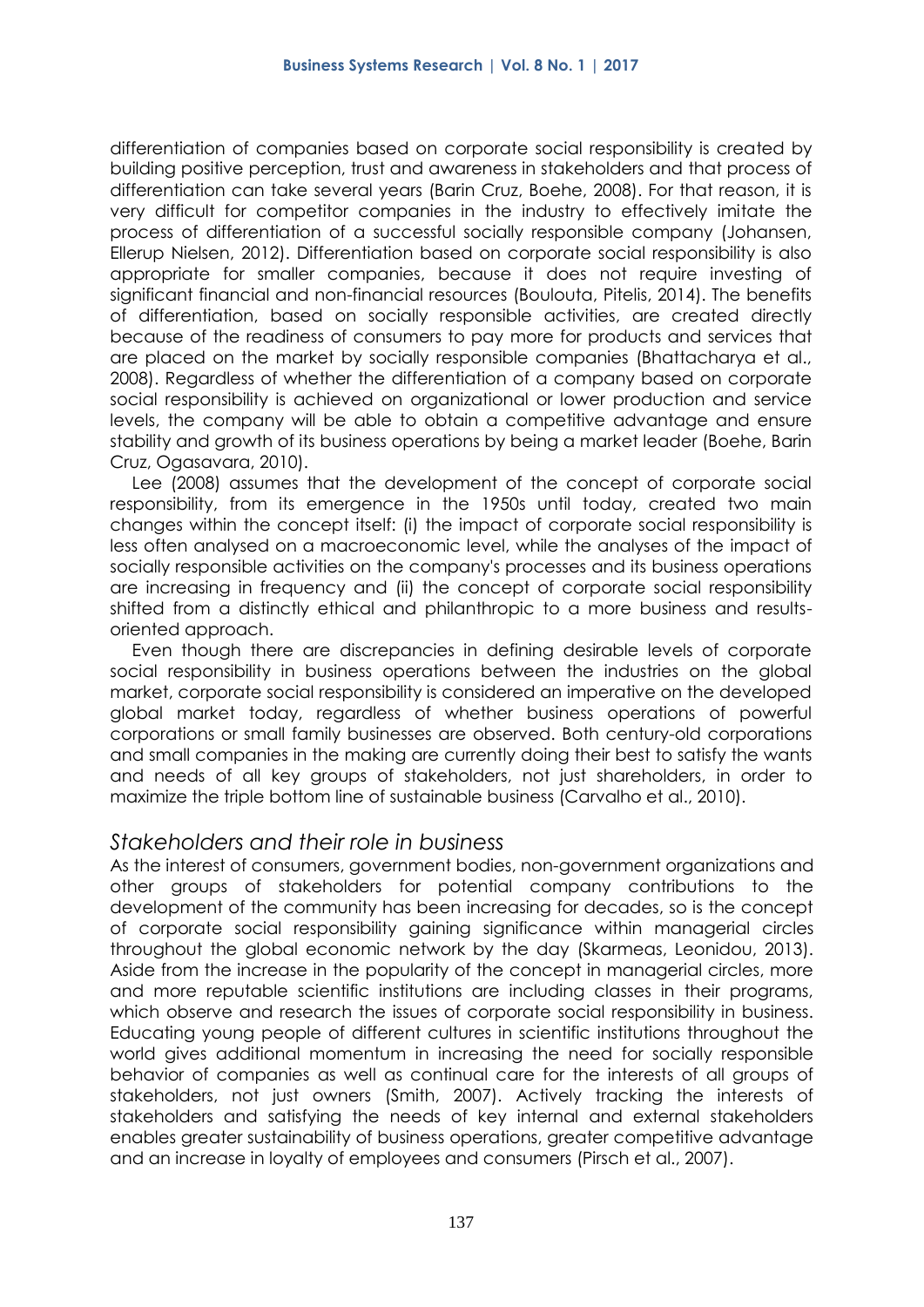It can be concluded that corporate social responsibility is a concept that most thoroughly describes the connection between company and society, and within which stakeholders represent a key and unavoidable determinant (Castello Branco et al., 2014). Therefore, corporate social responsibility is described as a stakeholderfocused concept that transcends the borders of an organization, and is based on an ethical understanding of organizational responsibilities towards the influence of business activities on the society and environment (Maon et al., 2009). The concept itself consists of different dimensions of corporate social responsibility, which encompass activities geared towards different types of stakeholders (McWilliams et al., 2006). The stakeholders of a company form their perception of the company depending on their individual attitudes of corporate social responsibility and their degree of awareness of socially responsible activities conducted as part of the business processes (Pomering, Dolnicar, 2009). Freeman and coauthors (2008) divide stakeholders into primary and secondary. Primary stakeholders are the ones whose actions are of key importance to the business operations of the company, while the secondary are the stakeholders who have the possibility of influencing the perception and attitudes of primary stakeholders. Besides the aforementioned, primary stakeholders have the power and means that enable them to influence the management of the company, while secondary stakeholders do not possess the ability to approach the management as directly.

The management of an ever-increasing number of global companies is oriented on continual conducting and communicating of socially responsible activities to the local, national and global communities (Blomback, Wigren, 2009). In order for the management to obtain benefits through the differentiation achieved by a greater level of corporate social responsibility, socially responsible activities have to be adequately communicated to internal and external stakeholders through various communication channels (Bittner, Leimeister, 2011). Corporate social responsibility reports, websites, social networks and advertising all represent key communication channels of today's corporate social responsibility (Birth et al., 2008). Modern global environment and rapid development of information-communication technologies allow for less and less use of exclusive traditional channels for communicating corporate social responsibility, and demand that the management create communication strategies that encompass a combination of digital and traditional communication (Morsing, Schultz, 2006). The possibility of two-way and direct communication with internal and external stakeholders, as well as significantly lower costs than communicating by using traditional channels, urged the management to include websites and social media into the communication strategy of corporate social responsibility. Aside from profit organizations, communicating corporate social responsibility using social media and websites is also appropriate for nongovernmental organizations, consumers and various other groups of stakeholders who, by using such a communication model, can share their own thoughts and ideas with other stakeholders within a very short timeframe (Kaplan, Haenlein, 2010). Communication using social media enabled passive stakeholders to become powerful creators and transferors of information, who can now affect the reputation of the company, which in turn allows them to co-create the policy of corporate social responsibility and indirectly affect the company's business strategy (Lee et al., 2013). The rise of social media enabled an exchange of information between an individual and organizations in real time, and the popularity of using social media is rapidly increasing in all parts of the world every day. Aside from popularizing existing social media platforms, new specialized social networks that create an array of new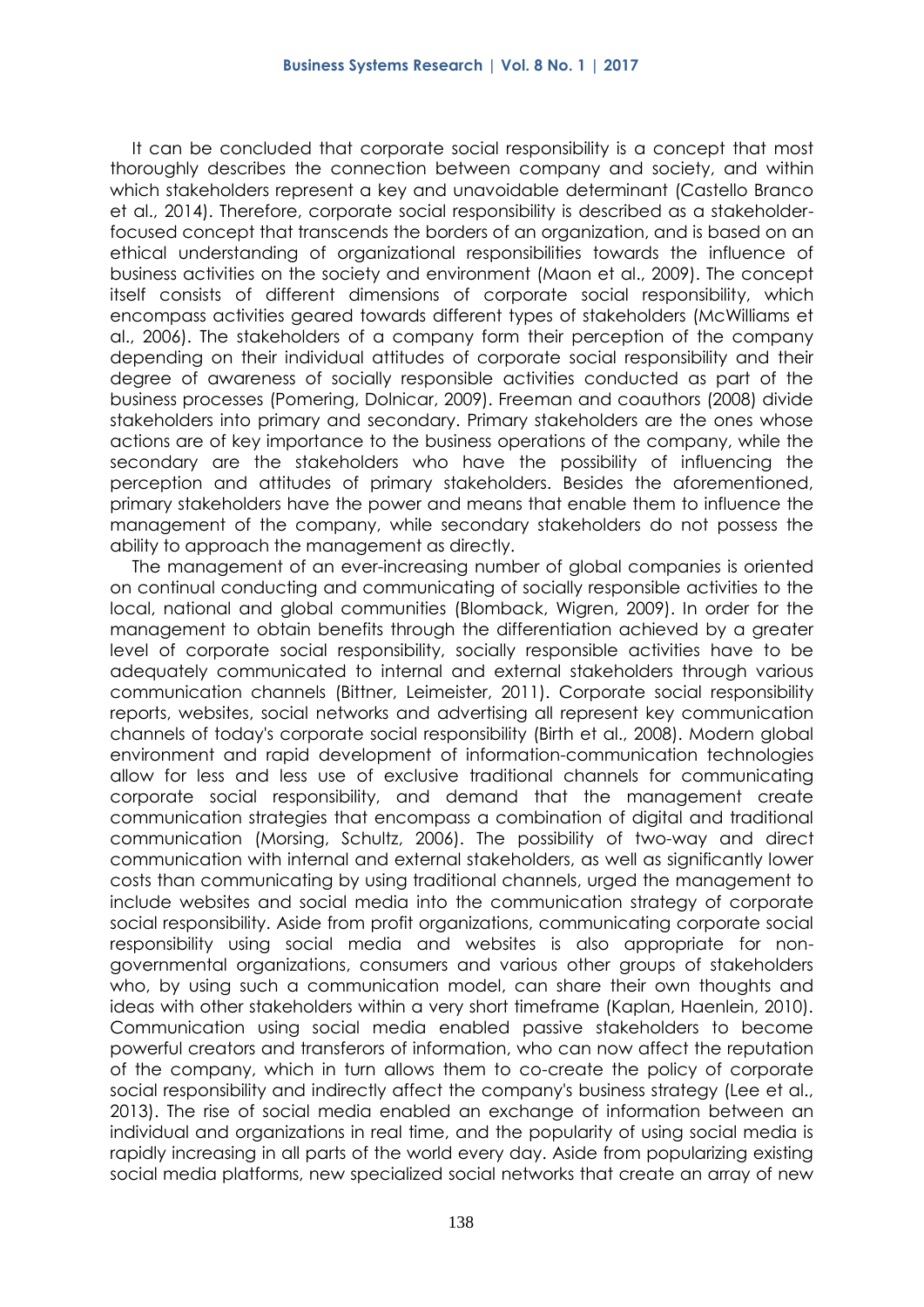possibilities for profit and non-profit organizations and stakeholders are emerging daily (Bicen, Cavus, 2011).

Besides the financial inability of certain groups of stakeholders in underdeveloped countries to reward socially responsible businesses, the increase of skepticism in certain stakeholders presents an increasingly big problem for management (Carvalho et al., 2010). In order for management to successfully prevent the appearance of skepticism in stakeholders and achieve sustainable competitive advantage through differentiation based on socially responsible activities, it is necessary to know the characteristics of key stakeholders as well as design an adequate communication strategy towards them. Sometimes a decade-long process of building a positive reputation can be destroyed in a matter of days, especially in situations where management neglects the interests of key stakeholders and thus motivates them to disclose negative attitudes towards other stakeholders in a digital global network (Vanhamme, Grobben, 2009).

### **Methodology**

This paper functions as a brief overview of the concept of corporate social responsibility, as well as the role of the stakeholders within the concept itself, for the period between 2006 and 2015. Special attention was paid to the importance of corporate social activities that enable differentiation from competitors and creating sustainable competitive advantage. Stakeholders are viewed as key and inseparable determinants of the concept of corporate social responsibility, with a separate review of the connection between socially responsible activities and internal and external stakeholders. The paper is based on the systematic analysis of previously published relevant international scientific papers from the fields of corporate social responsibility, stakeholder theories and information-communication technologies. In the theoretical part of the paper, methods of analysis and compilation have been used in order to present the importance of the concept of corporate social responsibility within the global business and social community, as well as the influence of corporate social responsibility on the development of quality relationships with primary and secondary stakeholders. The method of deduction has been used in order to reach conclusions about the importance of the concept of corporate social responsibility for the business result of the company, and in order to ascertain the importance of stakeholders within the concept itself.

# **Results**

#### *External stakeholders*

Socially responsible and sustainable business operations create a series of benefits for the community and the environment, but also for the company's business operations (Carvalho et al., 2010). The company, which is perceived within the community as socially responsible, has the potential to create positive reputation, more possibilities in retaining quality employees, continuing protection against risk from bad managerial governance and the ability to use new types of differentiation from the competition. Conducting, as well as adequate and transparent communicating of socially responsible activities, positively affects the satisfaction and trust of consumers, which allows them to identify with the values nurtured by the company (Martinez, del Bosque, 2013). Partial or complete adherence to the company's values and a high level of loyalty affect the willingness of the consumer to pay a higher price for the company's products and services, and therefore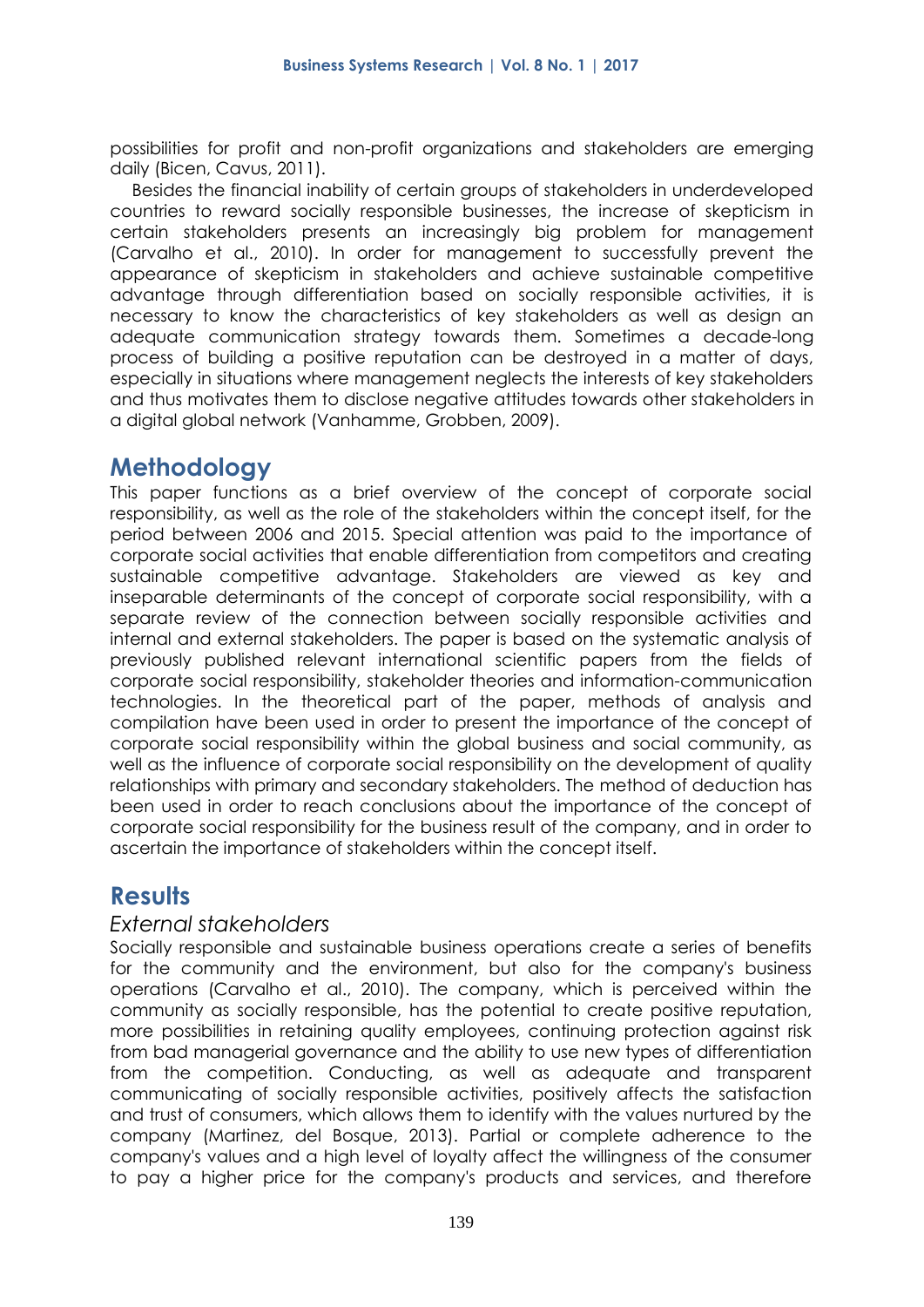enable the generation of direct financial benefits for the company (Pirsch et al., 2007).

Peloza (2006) conducted a research according to which he points out that corporate social responsibility in business has an increasingly positive effect on the company's reputation with its stakeholders; and that such a positive reputation ensures stability and sustainability of business operations by the day, and sometimes even generates certain financial benefits. Of similar opinions are Lin and coauthors (2009), who present results through which they point out that the differentiation based on corporate social responsibility may not always increase profitability in the short them, but that it will positively affect protection from risks of bad managerial decisions, and thereby ensure existing profitability or even increase it in the long term. Therefore, an ever-increasing number of companies in the world are implementing socially responsible activities in order to obtain certain benefits and improve their reputation with external stakeholders. Besides, the vehemence of media and non-government organizations for uncovering socially irresponsible business operations has significantly increased in recent years, turning the degree of corporate social responsibility more and more into a means of positive or negative differentiation from the competition in the industry. As media coverage of socially irresponsible business operations increases, so does the number of external stakeholders who are skeptic towards conducting socially corporate activities (Skarmeas, Leonidou, 2013). Modern technology, development of the Internet and easily accessible global media space allowed the external stakeholders to not have to rely only on the media and non-government organizations when expressing attitudes about corporate social responsibility of companies, but by using websites and social media they can send short informative posts which can set off an avalanche of events that can shake the company to its core, as well as society in general (Lyon, Montgomery, 2012). Dissatisfaction of key external stakeholders in one of the markets in which the company operates can rapidly spread onto other markets, and thus endanger the business operations in markets in which the company was perceived as successful and socially responsible (Bhattacharya et al., 2008).

#### *Internal stakeholders*

Even though the concept of corporate social responsibility is primarily oriented towards external stakeholders, the organization's management must not neglect the effect of socially responsible activities on the internal stakeholders and their role in the concept. The efficacy of conducting socially responsible activities equally depends on external and internal stakeholders (Waddock, Googins, 2011). Palmer (2012) points out that the key task of the management, in the context of implementing the concept of corporate social responsibility and generating benefits, is to achieve a balance in the complex network of relationships towards stakeholders. That is not a simple task, seeing as the management is faced with the oftentimes incompatible interests of internal and external stakeholders, which sometimes makes it very hard to choose activities that will satisfy all key stakeholders (Pedersen, 2006). Aside from the positive effect on profitability and economic growth, it has been proven that the concept of corporate social responsibility positively affects the satisfaction, motivation and loyalty of employees, while allowing the management to extract the best qualities from every employee, which directly contributes to the creation of positive business trends (Torugsa et al., 2012). Ali and coauthors (2010) come to a similar conclusion, stating that a higher level of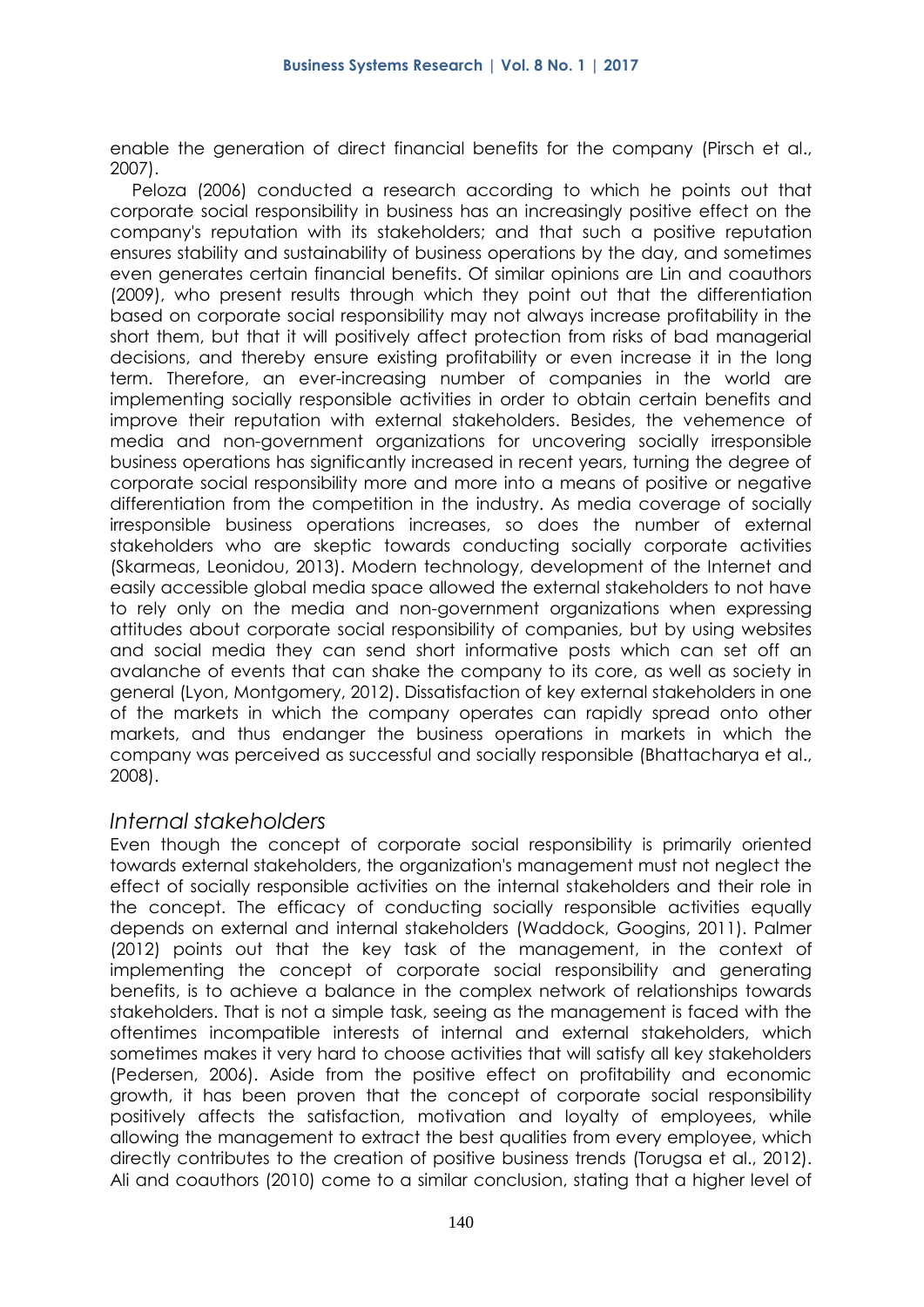corporate social responsibility positively affects the loyalty of employees which significantly improves the efficacy of business processes. A greater level of motivation, loyalty and satisfaction caused by socially responsible business operations allows the employees and other internal stakeholders to identify with organizational values (Kim et al., 2010).

It can be concluded that the effects of socially responsible activities are aimed at not only the external stakeholders, but internal stakeholders of the company who act as a trustworthy communication channel towards external groups of stakeholders as well (Collier, Esteban, 2007). The concept of corporate social responsibility can be seen as an efficient tool for human resource management by using trust, satisfaction and employee motivation. It is simpler for the management to achieve sustainable competitive advantage when they are in the position to retain highly educated and motivated employees, and the concept of corporate social responsibility represents the very business model that positively contributes to a lower fluctuation of employees (Lee et al., 2013). As an increasing number of profit and non-profit organizations decides to implement socially responsible activities, situations in which partnerships are formed between entities from the profit and non-profit sectors are more and more frequent. Such partnerships, formed in order to conduct socially responsible activities between companies and non-government organizations, but other groups of stakeholders as well, enable transfer of knowledge and skills that directly improves the employees and the management (Seitanidi, Crane, 2009).

To successfully implement the concept of corporate social responsibility within an organization, it is necessary for all internal stakeholders to proactively take part in the process, both on individual and collective levels, in order for such success to improve the relationships with external stakeholders and society as well as enable the generation of financial and non-financial benefits for the company (Basu, Palazzo, 2008). Although investing in socially responsible activities most often requires initial investment of financial resources, the company has the possibility, by proper communication with its stakeholders, to achieve financial returns on investment and thus increase the value of proprietary interests in the long term (Smith, 2007). It can therefore be pointed out that the concept of corporate social responsibility has reached the phase of a critical business model in the 21st century (Palmer, 2012).

# **Conclusion**

#### S*ummary of research*

Implementation, conducting and communicating of the concept of corporate social responsibility is becoming a topic that is more and more important for the management of modern global companies. The number of internal and external stakeholders who are influenced by the level of corporate social responsibility of the company when making decisions about using their products or services is constantly increasing. For that reason, many companies use differentiation based on corporate social responsibility to obtain a sustainable competitive advantage and generate certain benefits. For the process of differentiation to be successful, the management must identify the needs and interests of key stakeholders and adapt the choice and communication of corporate social responsibility activities towards the stakeholders. It can be concluded that socially responsible business operations positively affect the company's reputation, employee motivation, consumer loyalty, protection from bad managerial decisions and long-term profitability.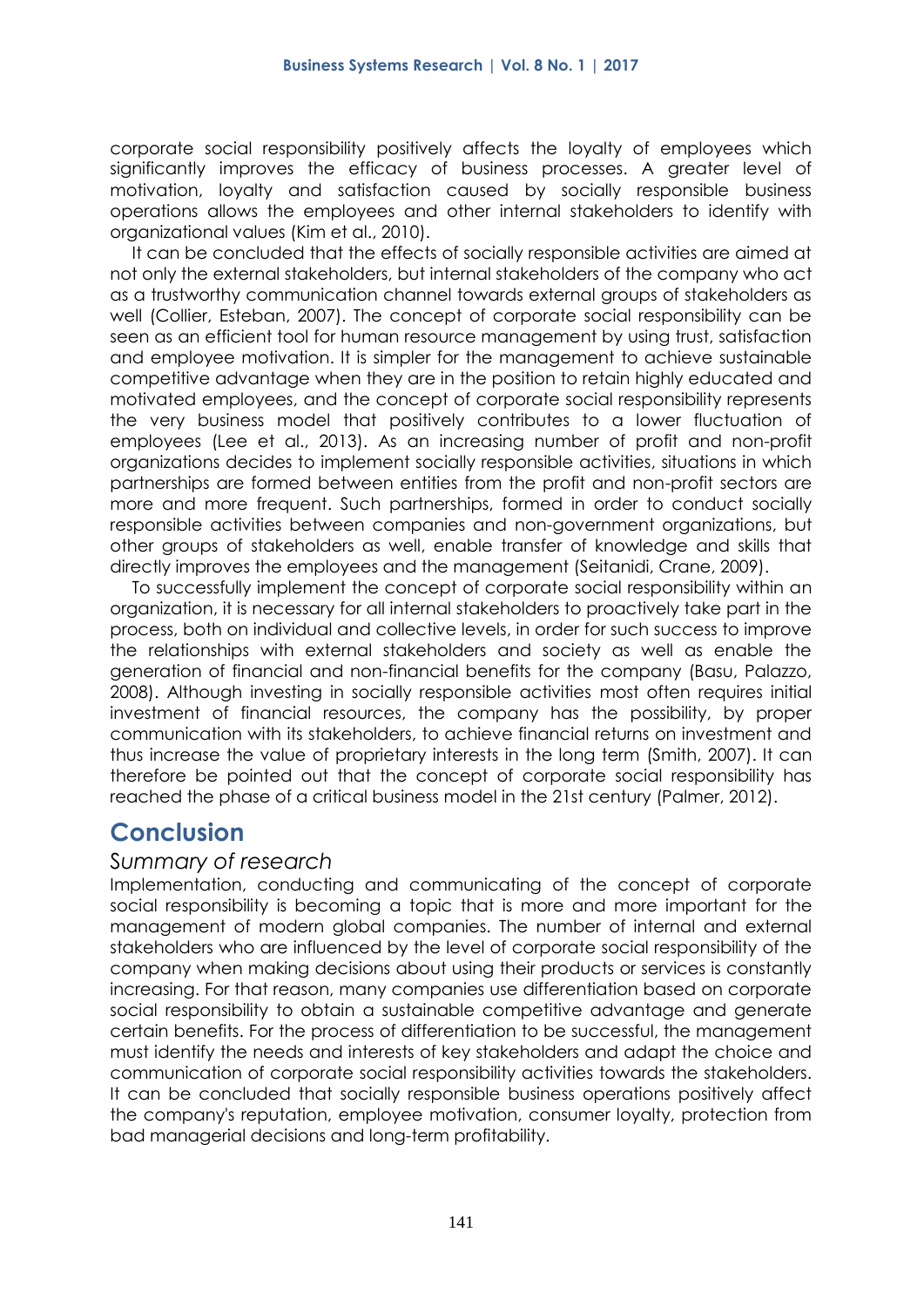#### *Research gaps and future research recommendations*

As corporate social responsibility has been developing within the scientific world since the middle of the last century, it has become, although multi-dimensional and complex, a very elaborate concept. Seeing as there is a natural connection between the stakeholders of a company and the concept of corporate social responsibility, as well as the fact that the concept of corporate social responsibility itself developed from the stakeholder theory, the role of internal and external stakeholders within the concept has also been meticulously researched. On the other hand, it is noticeable that the analysis of the effect of corporate social responsibility on export activity and relationships with stakeholders in foreign markets is not as elaborate as it is on the domestic market. In an increasingly globalized market, in which the importance of international trade increases by the day, it would be very interesting to discover in which way the degree of corporate social responsibility affects the elimination of entry barriers in export markets, as well as export processes in general.

#### *Research limitations*

This paper is based exclusively on secondary data and available international scientific literature. Quality of the research would be much greater if the research had been conducted by using a questionnaire or interview with persons in companies who are familiar with overall business operations and the aspect of corporate social responsibilities in business. By using the primary research approach it would be possible to generate higher quality results and a more complete image for the reader.

## **References**

- 1. Ali, I., Rehman, K.U., Ali, S.I., Yousaf, J., Zia, M. (2010), "Corporate social responsibility influences, employee commitment and organizational performance", African journal of Business management, Vol. 4 No. 13, pp. 2796.
- 2. Barin Cruz, L., Boehe, D. M. (2008), "CSR in the global market place: Towards sustainable global value chains", Management Decision, Vol. 8 No. 46, pp.1187- 1209.
- 3. Basu, K., Palazzo, G. (2008), "Corporate social responsibility: A process model of sensemaking", Academy of Management Review, Vol. 33 No. 1, pp. 122-136.
- 4. Bhattacharya, C. B., Sen, S., Korschun, D. (2008). Using Corporate Social Responsibility to Win the War for Talent.
- 5. Bicen, H., Cavus, N. (2011), "Social Network Sites Usage Habits of Undergraduate Students: Case Study of Facebook", Procedia-Social and Behavioral Sciences, Vol. 28, pp. 943- 947.
- 6. Bird, R., Hall, A. D., Momente, F., Reggiani, F. (2007), "What corporate social responsibility activities are valued by the market?", Journal of Business Ethics, Vol. 76 No. 2, pp. 189-206.
- 7. Birth, G., Illia, L., Lurati, F., Zamparini, A. (2008), "Communicating CSR: practices among Switzerland's top 300 companies", Corporate Communications: An International Journal, Vol. 13 No. 2, pp. 182 – 196.
- 8. Bittner, E. A. C., Leimeister, J. M. (2011). Towards CSR 2.0-Potentials and Challenges of Web 2.0 for Corporate Social Responsibility Communication.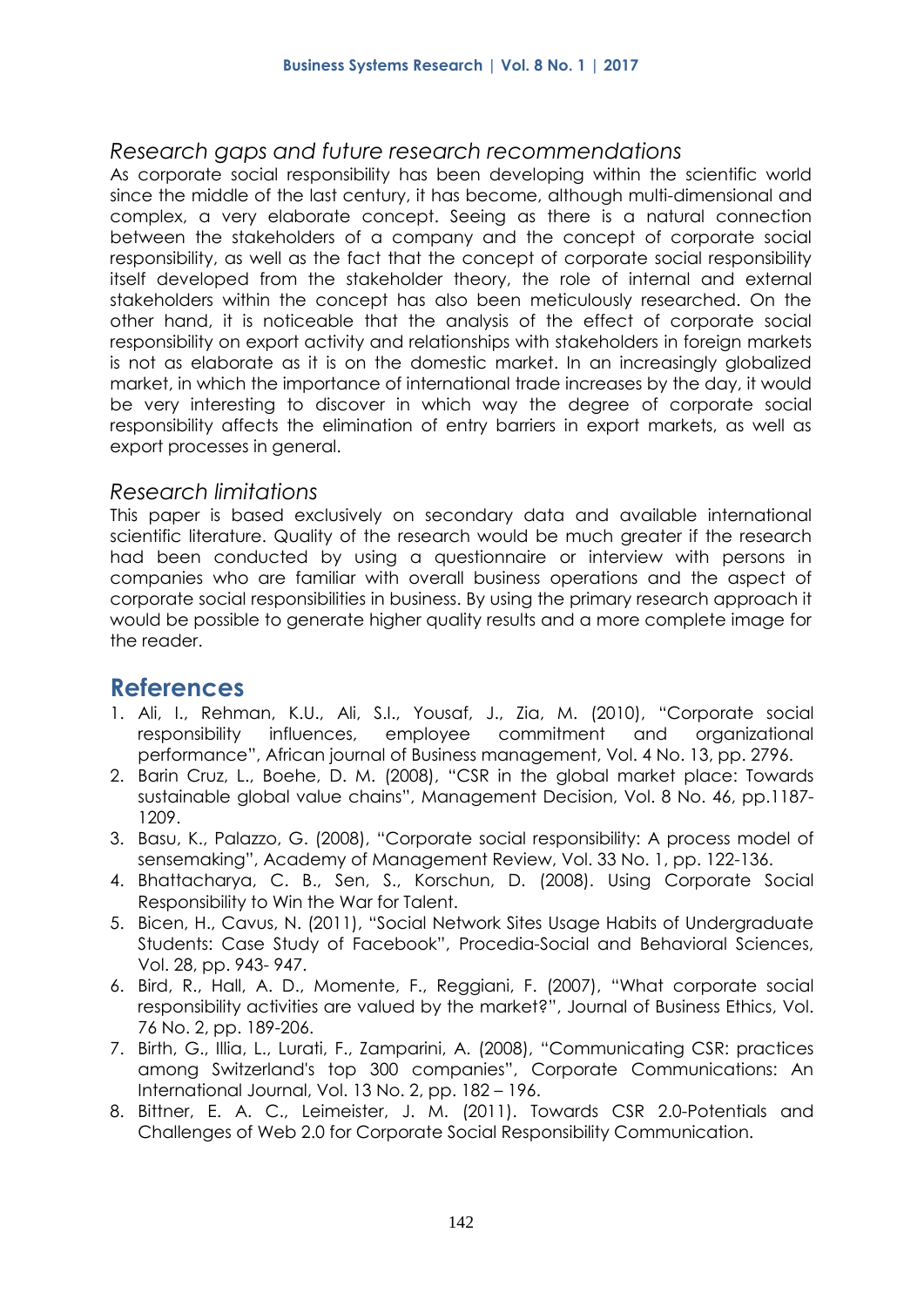- 9. Blomback, A., Wigren, C. (2009), "Challenging the importance of size as determinant for CSR activities", Management of Environmental Quality: An International Journal, Vol. 30 No. 3, pp. 256-270.
- 10. Boehe, D. M., Cruz, L. B. (2010), "Corporate social responsibility, product differentiation strategy and export performance", Journal of Business Ethics, Vol. 91, pp. 325-346.
- 11. Boehe, D. M., Cruz, L. B., Ogasavara, M. H. (2010). How can Firms from Emerging Economies Enhance their CSR-Supported Export Strategies? Insper, Ibmec, São Paulo.
- 12. Boulouta, I., Pitelis, C.N. (2014), "Who needs CSR? The impact of corporate social responsibility on national competitiveness", Journal of Business Ethics, Vol. 119 No. 3, pp. 349-364.
- 13. Boyd, B. K., Bergh, D. D., Ketchen Jr, D. J. (2010), "Reconsidering the reputation performance relationship: A resource-based view", Journal of management, Vol. 36 No. 3, pp. 588-609.
- 14. Brammer, S., Jackson, G., Matten, D. (2012), "Corporate social responsibility and institutional theory: new perspectives on private governance", Socio-Economic Review, Vol.10 No. 1, pp. 3–28.
- 15. Carroll, A.B. (1979), "A three-dimensional conceptual model of corporate performance", Academy of Management Review, Vol. 4 No. 4, pp. 497-505.
- 16. Carroll, A. B., Shabana, K. M. (2010), "The business case for corporate social responsibility: a review of concepts, research and practice", International Journal of Management Reviews, Vol. 12 No. 1, pp. 85–105.
- 17. Carvalho, S.W., Sen, S., de Oliveira Mota, M., de Lima, R.C. (2010), "Consumer reactions to CSR: A Brazilian perspective", Journal of Business Ethics, Vol. 91, pp. 291-310.
- 18. Castelo Branco, M., Delgado, C., Sá, M., Sousa, C. (2014), "Comparing CSR communication on corporate web sites in Sweden and Spain", Baltic Journal of Management, Vol. 9, No. 2, pp. 231-50.
- 19. Cho, C. H., Phillips, J. R., Hageman, A. M., Patten, D. M. (2009), "Media richness, user trust, and perceptions of corporate social responsibility", Accounting, Auditing & Accountability Journal, Vol. 22 No. 6, pp. 933-952.
- 20. Collier, J., Esteban, R. (2007), "Corporate social responsibility and employee commitment", Business Ethics: A European Review, Vol. 16 No. 1, pp. 19–33.
- 21. Dahlsrud, A. (2008), "How corporate social responsibility is defined: An analysis of 37 definitions", Corporate Social Responsibility and Environmental Management, Vol. 15 No. 1, pp. 1–13.
- 22. Du, S., Bhattacharya, C. B., Sen, S. (2011), "Corporate social responsibility and competitive advantage: Overcoming the trust barrier", Management Science, Vol. 57 No. 9, pp. 1528-1545.
- 23. Dutot, V., Lacalle Galvez, E., Versailles, D. W. (2016), "CSR communications strategies through social media and influence on e-reputation", Management Decision, Vol. 54 No. 2, pp. 363-389.
- 24. Fieseler, C., Fleck, M., Meckel, M. (2010), "Corporate social responsibility in the blogosphere. Journal of Business Ethics, Vol. 91 No. 4, pp. 599-614.
- 25. Freeman, R. E. (1984). Strategic Management: a Stakeholder Approach. Marshall, MA/Pitman.
- 26. Freeman R. E., Harrison J. S., Wicks A. (2008). Managing for Stakeholders: Survival, Reputation, and Success. Yale University Press: New Haven, CT.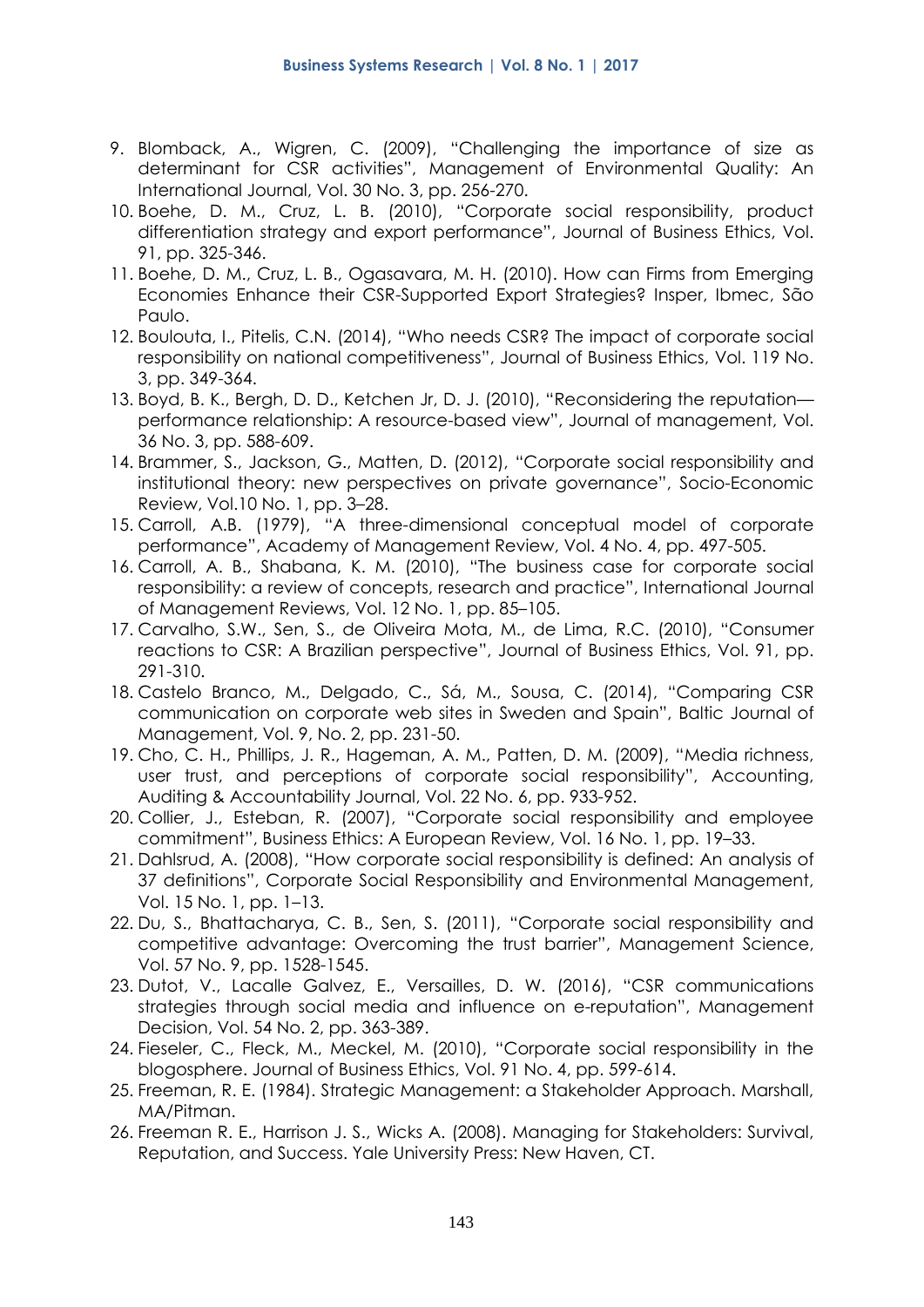- 27. Frostenson M, Helin S, Sandström J. (2011), "Organising Corporate Responsibility Communication Through Filtration: A Study of Web Communication Patterns in Swedish Retail", Journal of Business Ethics, Vol. 100 No. 1, pp. 31-43.
- 28. Godfrey, P.C., Merrill, C.B., Hansen, J.M. (2009), "The relationship between corporate social responsibility and shareholder value: An empirical test of the risk management hypothesis", Strategic management journal, Vol. 30 No. 4, pp.425- 445.
- 29. Isenmann, R. (2006), "Internet-based communication", in Jonkor, J., de Witte, M. (eds). Management Models for CSR, Berlin: Springer, pp. 247-256.
- 30. Jawahar, I. M., McLaughlin, G.L. (2001), "Toward a Descriptive Stakeholder Theory: An Organizational Life Cycle Approach", Academy of Management Review, Vol. 26 No. 3, pp. 397–415.
- 31. Johansen, T. S., Ellerup Nielsen, A. (2012), "CSR in corporate self-storying– legitimacy as a question of differentiation and conformity", Corporate communications: an international journal, Vol. 17 No. 4, pp.434-448.
- 32. Kaplan, A. M., Haenlein, M. (2010), "Users of the world, unite! The challenges and opportunities of social media", Business Horizons, Vol. 53 No. 1, pp. 59–68.
- 33. Kim, H.R., Lee, M., Lee, H.T., Kim, N.M. (2010), "Corporate social responsibility and employee–company identification", Journal of Business Ethics, Vol. 95 No. 4, pp. 557-569.
- 34. Lee, K., Oh, W., Kim, N. (2013), "Social media for socially responsible firms. Analysis of Fortune 500's Twitter profiles and their CSR/CSIR ratings", Journal of Business Ethics, Vol. 118 No. 4, pp. 791–806.
- 35. Lee, M.P. (2008), "A review of the theories of corporate social responsibility: its evolutionary path and the road ahead", International Journal of Management Reviews, Vol. 10 No. 1, pp. 53-73.
- 36. Lin, C.H., Yang, H.L., Liou, D.Y. (2009), "The impact of corporate social responsibility on financial performance: Evidence from business in Taiwan", Technology in Society, Vol. 31 No.1, pp.56-63.
- 37. Lyon, T. P., Montgomery, A. W. (2012). Tweetjacked: The impact of social media on corporate Greenwash. Working paper. University of Michigan.
- 38. Maon, F., Lindgreen, A., Swaen, V. (2010), "Organizational stages and cultural phases: A critical review and a consolidative model of corporate social responsibility development", International Journal of Management Reviews, Vol.12 No. 1, pp. 20-38.
- 39. Martínez, P., del Bosque, I.R. (2013), "CSR and customer loyalty: The roles of trust, customer identification with the company and satisfaction", International Journal of Hospitality Management, Vol. 35, pp. 89-99.
- 40. McWilliams, A., Siegel, D.S., Wright, P.M. (2006), "Corporate social responsibility: strategic implications", Journal of Management Studies, Vol. 43 No. 1, pp. 2–17.
- 41. Morsing, M., Schultz, M. (2006), "Corporate social responsibility communication: stakeholder information, response and involvement strategies", Business Ethics: A European Review, Vol. 15 No. 4, pp. 323-338.
- 42. Moura-Leite, R. C., Padgett, R. C. (2011), "Historical background of corporate social responsibility", Social Responsibility Journal, Vol. 7 No. 4, pp. 528-539.
- 43. Nielsen, A. E., Thomson, C. (2009), "Investigating CSR communication in SMEs: a case study among Danish middle managers", Business Ethics: A European Review, Vol. 18 No. 1, pp. 83–93.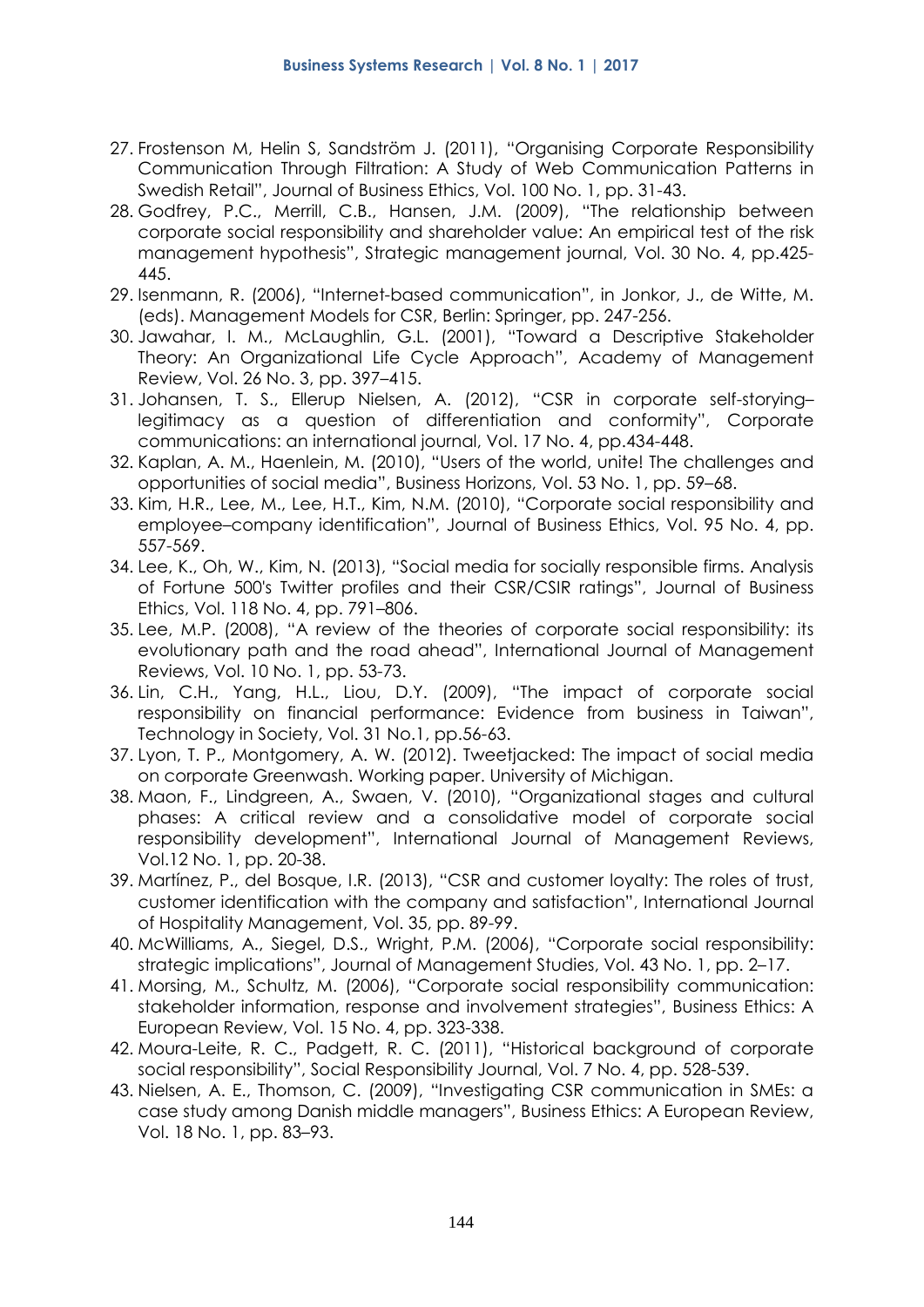- 44. Palmer, J. H. (2012). Corporate Social Responsibility and Financial Performance: Does it Pay to Be Good? Claremont McKenna College, CMC Senior Theses, Paper 529.
- 45. Pedersen, E. R. (2006), "Making Corporate Social Responsibility (CSR) Operable: How Companies Translate Stakeholder Dialogue into Practice", Business and Society Review, Vol. 111 No. 2, pp. 137–163.
- 46. Peloza, J. (2006), "Using corporate social responsibility as insurance for financial performance", California Management Review, Vol. 48 No. 2, pp. 52-72.
- 47. Piacentini, M. G., MacFadyen L., Eadie D. R. (2000), "Corporate social responsibility in food retailing", International Journal of Retail and Distribution Management Vol. 28 No. 10, pp. 459–469.
- 48. Pirsch, J., Gupta, S., Grau, S. L. (2007), "A framework for understanding corporate social responsibility programs as a continuum: An exploratory study", Journal of business ethics, Vol. 70 No. 2, pp.125-140.
- 49. Polonsky, M. J., Jevons, C. (2006), "Understanding issue complexity when building a socially responsible brand", European Business Review, Vol. 18 No. 5, pp. 340- 349.
- 50. Pomering, A., Dolnicar, S. (2009), "Assessing the prerequisite of successful CSR implementation: Are consumers aware of CSR initiatives?", Journal of Business Ethics, Vol. 85, pp. 295–301.
- 51. Roberts, R.W. (1992), "Determinants of corporate social responsibility disclosure", Accounting, Organizations and Society, Vol. 17 No. 6, pp. 595-612.
- 52. Rosińska-Bukowska, M., Penc-Pietrzak, I. (2015), "Corporate social responsibility in corporate strategy in the globalised economy", Administracja i Zarządzanie, Vol. 33 No. 106, pp. 195-208.
- 53. Saeed, M., Arshad, F. (2012), "Corporate social responsibility as a source of competitive advantage: The mediating role of social capital and reputational capital", Database Marketing & Customer Strategy Management, Vol. 19 No. 4, pp. 219–232.
- 54. Saeidi, S. P., Sofian, S., Saeidi, P., Saeidi, S. P., Saeaeidi, S. A. (2015), "How does corporate social responsibility contribute to firm financial performance? The mediating role of competitive advantage, reputation, and customer satisfaction", Journal of Business Research, Vol. 68 No. 2, pp. 341–350.
- 55. Seitanidi, M. M., Crane, A. (2009), "Implementing CSR through partnerships: Understanding the selection, design and institutionalisation of nonprofit-business partnerships", Journal of business ethics, Vol. 85 No. 2, pp.413-429.
- 56. Skarmeas, D., Leonidou, C. N. (2013), "When consumers doubt, watch out! The role of CSR scepticism", Journal of Business Research, Vol. 66 No. 10, pp.1831- 1838.
- 57. Smith, A.D. (2007), "Making the case for the competitive advantage of corporate social responsibility", Business Strategy Series, Vol 8. No. 3, pp. 186 – 195.
- 58. Sriramesh, K., Ng, C. W., Soh, T. T., Luo, W. (2007), "Corporate social responsibility and public relations: Perceptions and practices in Singapore", in May, S., Cheney, G. Roper, J. (eds). The debate over corporate social responsibility, New York: Oxford University Press, pp. 119–134.
- 59. Sun, N., Salama, A., Hussainey, K., Habbash, M. (2010), "Corporate environmental disclosure, corporate governance and earnings management", Managerial Auditing Journal, Vol. 25 No. 7, pp. 679-700.
- 60. Torugsa, N. A., O'Donohue, W., Hecker, R. (2012), "Capabilities, proactive CSR and financial performance in SMEs: Empirical evidence from an Australian